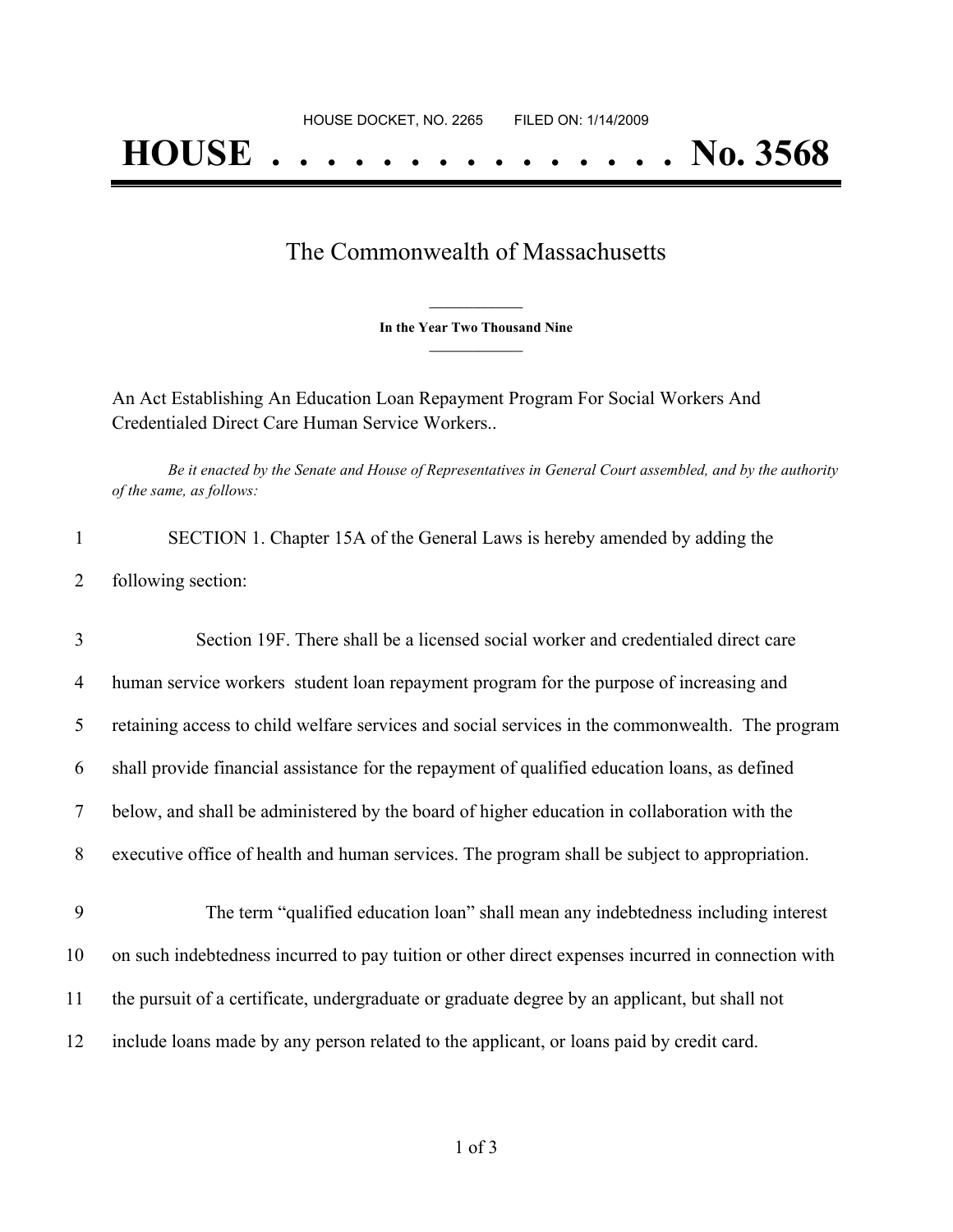13 The board, in collaboration with the executive office of health and human services, shall promulgate guidelines governing the program. These guidelines shall include the following provisions:

 (1) eligibility shall be limited to persons with incomes that do not exceed 500% of the federal poverty level;

 (2) eligibility shall be limited to persons entering the field of social work or credentialed direct care human service workers after July 1, 2008;

 (3) eligibility shall be limited to (a) social workers licensed under chapter 112 who are employed in child welfare or in a geographic or programmatic setting defined as high need according to the guidelines governing the program, or

 (b) credentialed direct care human service workers; "credentialed direct care human service worker" is defined as a credentialed worker who provides services by supporting individuals and families efforts to function in daily living situations. Human service worker is a generic term for people who hold professional and paraprofessional jobs in settings such as group homes and halfway houses; institutional or residential settings; correctional, mental retardation, and community mental health centers; family, child, and youth service agencies, and programs concerned with alcoholism, drug abuse, family violence, and aging; in addition such worker shall have passed the course requirements and been issued a credential by the Massachusetts Council of Human Services Providers.;

 (4) the commonwealth shall repay a qualified education loan at a rate not to exceed \$250 per month for a period not to exceed 48 months;

of 3